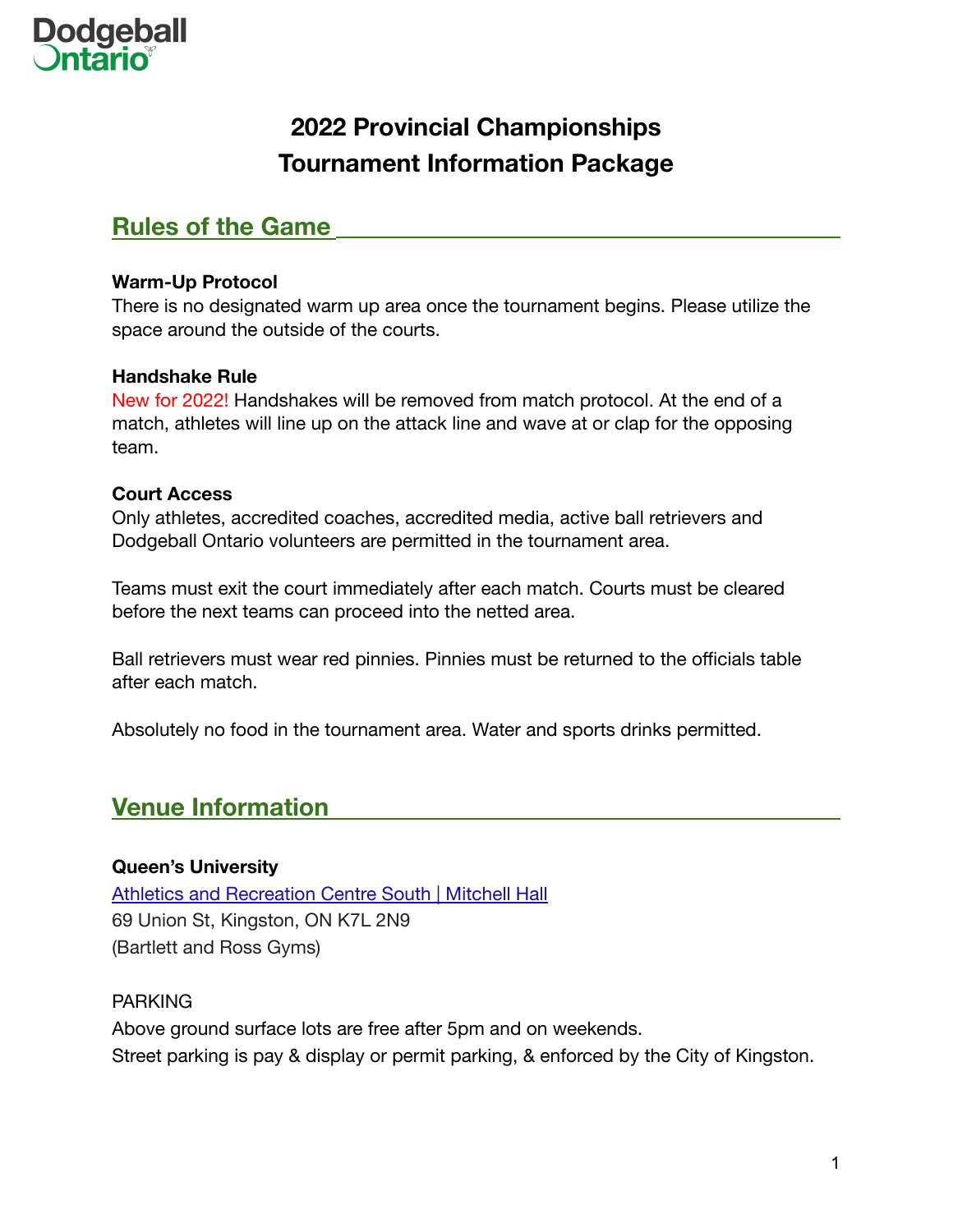# **Dodgeball**

#### FACILITY ACCESS (Vaccination and Mask Requirements)

Enhanced proof of vaccination **will continue to be required** to access athletics and recreation facilities, including:

- Enhanced vaccination certificate with QR code (must include name and date of vaccinations received and the type of vaccine).
- Government issued ID showing name & birth date.
- Complete enhanced symptom screening at check-in

[All facility users and spectators](https://www.queensu.ca/vpfa/covid-19/campus-re-opening-and-operating/guidelines#masking) must use an ASTM Level 2 medical-grade mask (or better) **at all times within the ARC, EXCEPT during physical activity**. Individuals wearing cloth masks will not be permitted entry or participation.



#### SMOKING PROHIBITED

Queen's is a smoke free campus. Smoking, vaping and/or e-cigarettes are not permitted. Any type of smoking is prohibited on all University Property.

#### ALCOHOL PROHIBITED

The consumption of alcoholic beverages is prohibited on or around the Facility.

**PLEASE NOTE: These are the policies of Queen's University and Dodgeball Ontario must abide by them as a condition of our contract to be able to access the Facilities.**

#### **Food Services (On Campus)**

- ➢ Booster Juice (Queen's Centre) 10am-7pm
- $\triangleright$  Pita Pit (Queen's Centre) 11am-7pm
- $\geq$  Tim Hortons (Queen's Centre) 8am-7pm
- $\triangleright$  Starbucks (Mitchell Hall) 9am-6pm

## **National Championships**

Dodgeball Canada's 2022 National Championships will take place **June 16-19, 2022** in **Edmonton, Alberta.**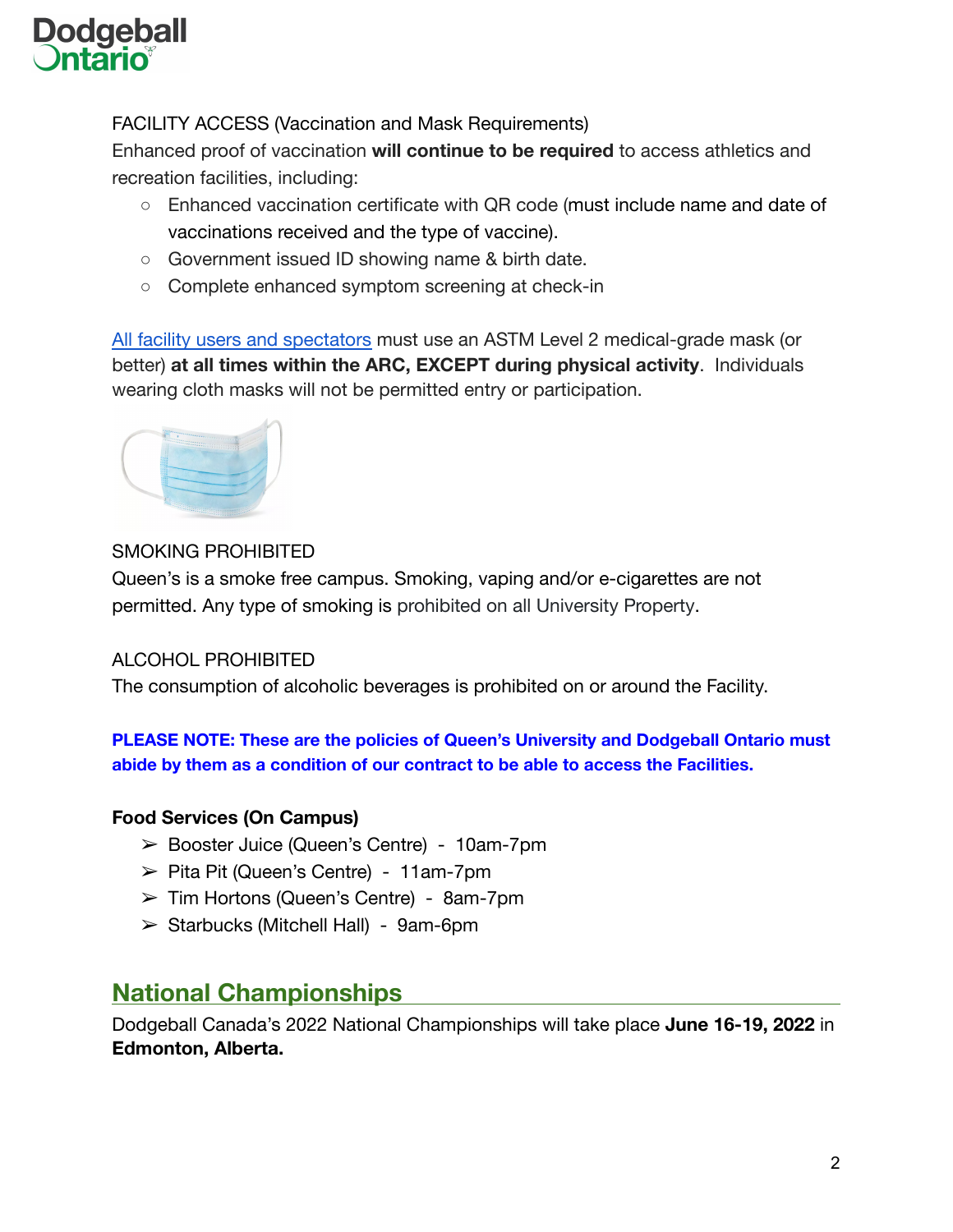

Dodgeball Ontario's official allocations for the National Championships are 4 Women's teams and 5 Men's teams. However, for 2022 some provinces have released their allocations and Ontario will be able to qualify additional teams.

For 2022, Ontario may qualify 5 Women's Teams and up to 8 Men's Teams for the National Championships.

### **Merchandise**

Dodgeball Ontario will have merchandise available for sale at the event.

- Two-tone Hoodie \$60
- Black Zip-up Hoodie \$40
- Long-sleeve T-shirt \$25
- Tank Top \$20
- Toque \$20
- Dodgeball \$18

Limited quantities available! Payments can be made by cash or E-transfer to [payments@dodgeballontario.org](mailto:payments@dodgeballontario.org)

## **Ontario Staycation Tax Credit**

<https://www.ontario.ca/page/ontario-staycation-tax-credit>

The temporary Ontario Staycation Tax Credit for 2022 aims to encourage Ontario families to explore the province, while helping the tourism and hospitality sectors recover from the financial impacts of the COVID-19 pandemic.

Ontario residents can claim 20% of their eligible 2022 accommodation expenses, for example, for a stay at a hotel, when filing their personal Income Tax and Benefit Return for 2022.

## **Safe Sport**

Dodgeball Ontario is committed to a sport environment free from abuse that is safe for all participants. Dodgeball Ontario has **zero tolerance** for any type of abuse.

For more information on our policies and resources, [click here.](https://www.dodgeballontario.org/policies)